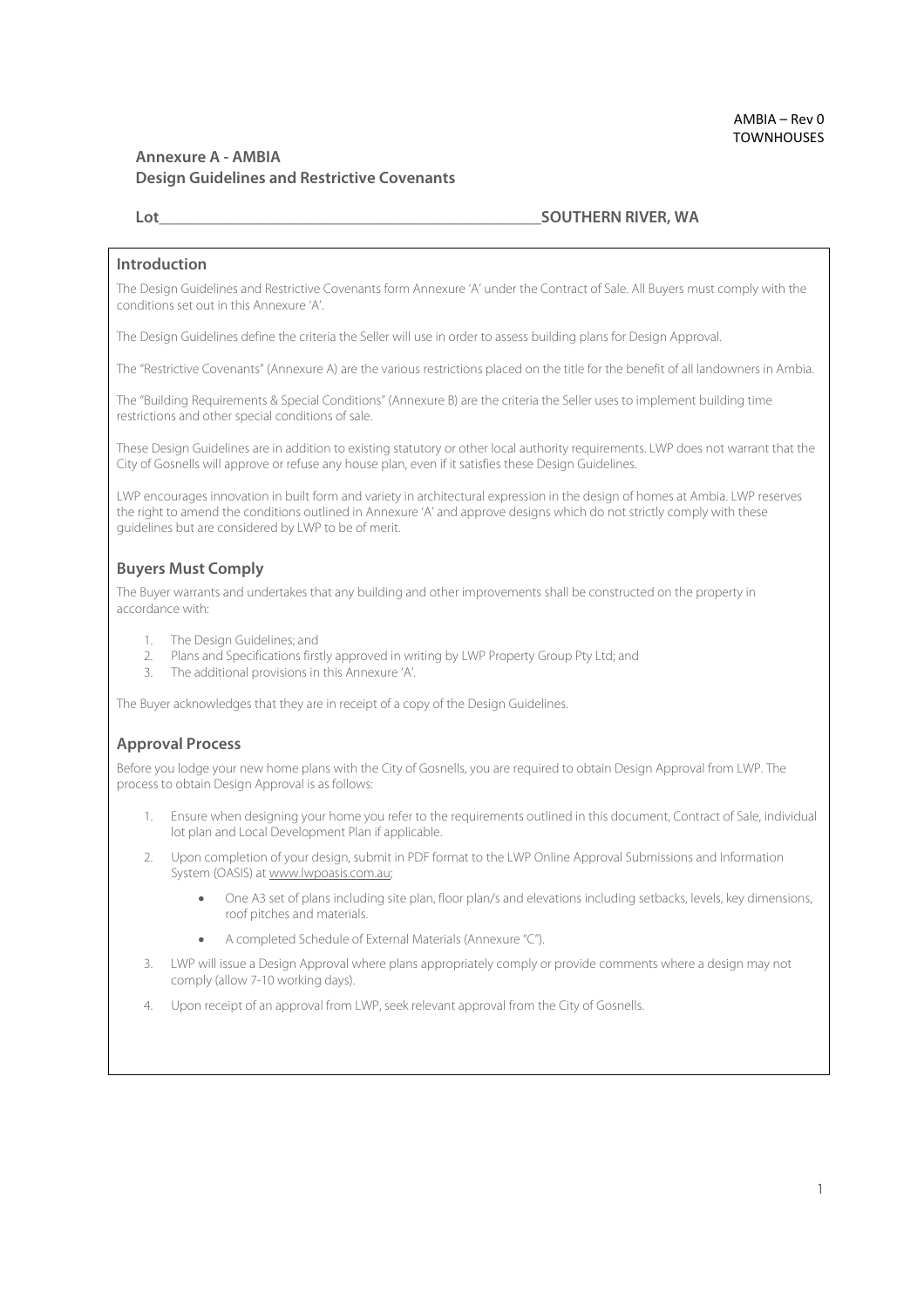## **DESIGN GUIDELINES**

#### **1. Objective**

LWP's aim is to create a strategy for ensuring Ambia presents a high quality appearance in its built form, landscaping and overall streetscape.

## **2. Site Considerations**

| 2.1 Local<br><b>Development</b><br><b>Plans</b> | Designers should refer to applicable Local Development Plans to identify any special requirements<br>$\bullet$<br>with particular reference to primary frontages, setbacks, minimum open space and permissible site<br>coverage.                                                                                                      |
|-------------------------------------------------|---------------------------------------------------------------------------------------------------------------------------------------------------------------------------------------------------------------------------------------------------------------------------------------------------------------------------------------|
| 2.2 Orientation                                 | Unless varied by a Local Development Plan, the nominated primary elevation for homes directly<br>$\bullet$<br>abutting a public reserve is as follows:<br>Laneway Lots: The public reserve is considered as the primary elevation.<br>Street or Mews Lots: The public reserve is considered as the secondary elevation, however<br>2. |
|                                                 | homes will be required to provide habitable rooms, an outdoor living area and architectural<br>features to the rear elevation<br>Homes nominated as "Dual Frontage" will provide primary elevation requirements to both street and<br>$\bullet$                                                                                       |
|                                                 | public reserve elevations.                                                                                                                                                                                                                                                                                                            |
|                                                 | Unless varied by a Local Development Plan, homes are required to provide at least one main living<br>$\bullet$<br>area with access to north / north east or eastern sun. Exceptions may be granted for homes facing<br>north or homes on lots less than12m frontage.                                                                  |
| 2.3 Site $\cdot$<br><b>Classification</b>       | Purchasers are advised to consult their builder to obtain an accurate geotechnical classification of the<br>lot.                                                                                                                                                                                                                      |
|                                                 | Geotechnical classification testing cannot be performed until the civil works are completed.<br>$\bullet$                                                                                                                                                                                                                             |

#### **3. Streetscape and Building Design**

# **Architectural Character Statement**

Ambia is a special place where you'll love living amongst the ambience of the classic Aussie landscape, however still be so close to everything you need such as schools, shops, parks and much more.

At Ambia, we've taken inspiration from the beauty of the Australian landscape to create an exciting, modern and relaxed environment for you to call home.

Townhouses at Ambia will follow simple principles to ensure this wonderful climate of ours is taken advantage of by designing with the outdoors in mind. Large expanses of glazing such as windows and bi-fold doors located at the front of the home will draw-in natural light and enhance interaction with your friendly neighbours. Make sure verandahs, pergolas and balconies are on the list too as views over the natural bushland will be yours forever.

Contemporary elements such as raked, gable-end and skillion roof forms, exposed structural beams, weather screens, feature walls and elements which provide articulation will be incorporated into elevations.

To contribute towards Ambia's signature aesthetic, a predominantly neutral colour palette will be complimented by feature materials including vertically proportioned timber elements, dry-stacked stone and breeze way blocks to add texture and interest.

Ornate or overly decorative elements such as moulding, finials/timber fretwork, glazing bars etc should be avoided to ensure a modern aesthetic.

To achieve the complete Ambia look, a native landscape palette should be adhered to for front gardens. A completely modern, waterwise and low maintenance design can be accomplished without incorporating turf. Birds will thrive in this environment, not to mention the amazing visual array that can be created using our wonderful selection of colourful, native plants.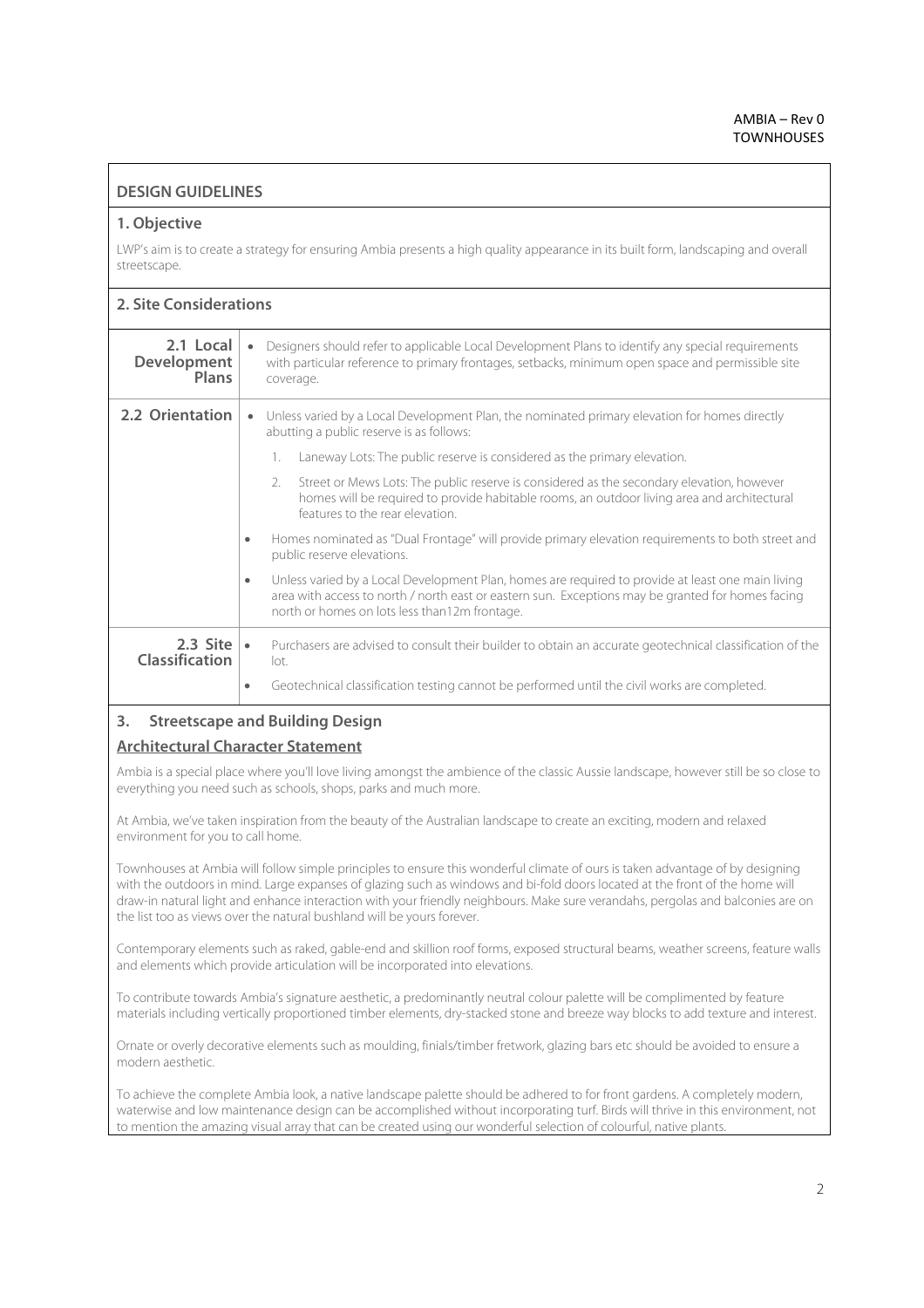| 3.1 Streetscape | • Where more than two dwellings are adjacent and constructed by the same Purchaser, diversity in the<br>front façade is required; in colour, material and architectural features. Substantial repetition of the<br>same façade treatment will not be permitted.                                                                                                                                                                                                                                                                                                                                                                                                                               |
|-----------------|-----------------------------------------------------------------------------------------------------------------------------------------------------------------------------------------------------------------------------------------------------------------------------------------------------------------------------------------------------------------------------------------------------------------------------------------------------------------------------------------------------------------------------------------------------------------------------------------------------------------------------------------------------------------------------------------------|
|                 | Homes shall incorporate at least one habitable room window overlooking the primary street and/or<br>$\bullet$<br>public reserve where the public reserve is deemed the primary elevation.                                                                                                                                                                                                                                                                                                                                                                                                                                                                                                     |
|                 | Windows to bathrooms, w/c and wardrobes will not be permitted within primary elevations.<br>Consideration may be granted for secondary elevations where windows are minor, setback and are<br>not obscurely glazed.                                                                                                                                                                                                                                                                                                                                                                                                                                                                           |
|                 | All elevations or portions of elevations visible from public view shall be finished in the same manner as<br>the primary elevation.                                                                                                                                                                                                                                                                                                                                                                                                                                                                                                                                                           |
| 3.2 Building    | <b>Primary / Front Elevation</b><br>3.2.1                                                                                                                                                                                                                                                                                                                                                                                                                                                                                                                                                                                                                                                     |
| <b>Design</b>   | Homes shall have well articulated facades by providing at least one major indentation or projection in<br>the floor plan for example balconies, verandahs or porch recesses. Minor articulation shall also be<br>achieved through the use of architectural features such as overhanging gable ends, feature walls,<br>awnings, plinths etc                                                                                                                                                                                                                                                                                                                                                    |
|                 | A minimum of two (2) different wall materials is required (excludes doors & windows). Choose from:<br>painted render, timber, stone, breeze way blocks, light-weight cladding such as weatherboard, face<br>brick or painted brick *Timber, light-weight cladding etc should be vertically proportioned. Where face brick<br>is the main material it must be of the single course variety. Please refer to the Ambia Colour and Materials<br>Palette for paint, material and face brick colours.                                                                                                                                                                                              |
|                 | Window frames, front doors, balustrades, gutters and fascias shall be consistent with the Ambia Colour<br>and Materials Palette                                                                                                                                                                                                                                                                                                                                                                                                                                                                                                                                                               |
|                 | The majority of glazing (windows and doors) within the primary and secondary elevations must be<br>$\bullet$<br>vertically proportioned. Highlight windows above doors and extended window and/or door height is<br>encouraged.                                                                                                                                                                                                                                                                                                                                                                                                                                                               |
|                 | To ensure that architectural character is incorporated into the design of homes, a minimum of three<br>$\bullet$<br>(3) of the following architectural features shall be selected. Choose from:                                                                                                                                                                                                                                                                                                                                                                                                                                                                                               |
|                 | A verandah or balcony which has a minimum width of 2.1m x 1.2 deep with the longest portion<br>1.<br>parallel to the street;                                                                                                                                                                                                                                                                                                                                                                                                                                                                                                                                                                  |
|                 | A traditional or asymmetrical gable-end roof element (raked ceilings and detailing such as<br>2.<br>beams to define the roof structure are strongly encouraged);                                                                                                                                                                                                                                                                                                                                                                                                                                                                                                                              |
|                 | A substantial steel structure such as an attached arbour, pergola or vertical garden element;<br>3.                                                                                                                                                                                                                                                                                                                                                                                                                                                                                                                                                                                           |
|                 | A Juliette balcony, decorative parapet or feature wall;<br>4.                                                                                                                                                                                                                                                                                                                                                                                                                                                                                                                                                                                                                                 |
|                 | Inclusion of a feature material including stone, vertically proportioned timber or light-weight<br>5.<br>cladding such as weatherboard or breeze way blocks. *Stone must be in grey tones – refer to<br>Ambia's Colour and Materials Palette;                                                                                                                                                                                                                                                                                                                                                                                                                                                 |
|                 | Substantial glazing to the primary elevation such as bi-fold doors or additional glazing<br>6.<br>panels/increased height to all doors/windows;                                                                                                                                                                                                                                                                                                                                                                                                                                                                                                                                               |
|                 | Louvre weather screens and awnings to openings.<br>7.                                                                                                                                                                                                                                                                                                                                                                                                                                                                                                                                                                                                                                         |
|                 | Parapet walls to side boundaries must not protrude forward of the fascia, or above the soffit line of the<br>roof where an eave is proposed (i.e. shall be angled with the pitch of the roof). Consideration may be<br>given to a parapet wall forward of the fascia and above the soffit where the wall abuts an existing or<br>simultaneously constructed wall of similar dimensions or where the parapet wall forms part of a feature<br>blade wall (minimum width dimension 290mm). Any part of a parapet wall which is visible from the<br>street shall be finished in the same manner as the primary elevation colour/materials*. No spandrels<br>are permitted to the front elevation. |
|                 | Where an existing parapet wall has been constructed, consideration should be given to reducing the<br>impact of the wall upon the streetscape i.e. aligning setbacks and heights of adjacent walls<br>accordingly.                                                                                                                                                                                                                                                                                                                                                                                                                                                                            |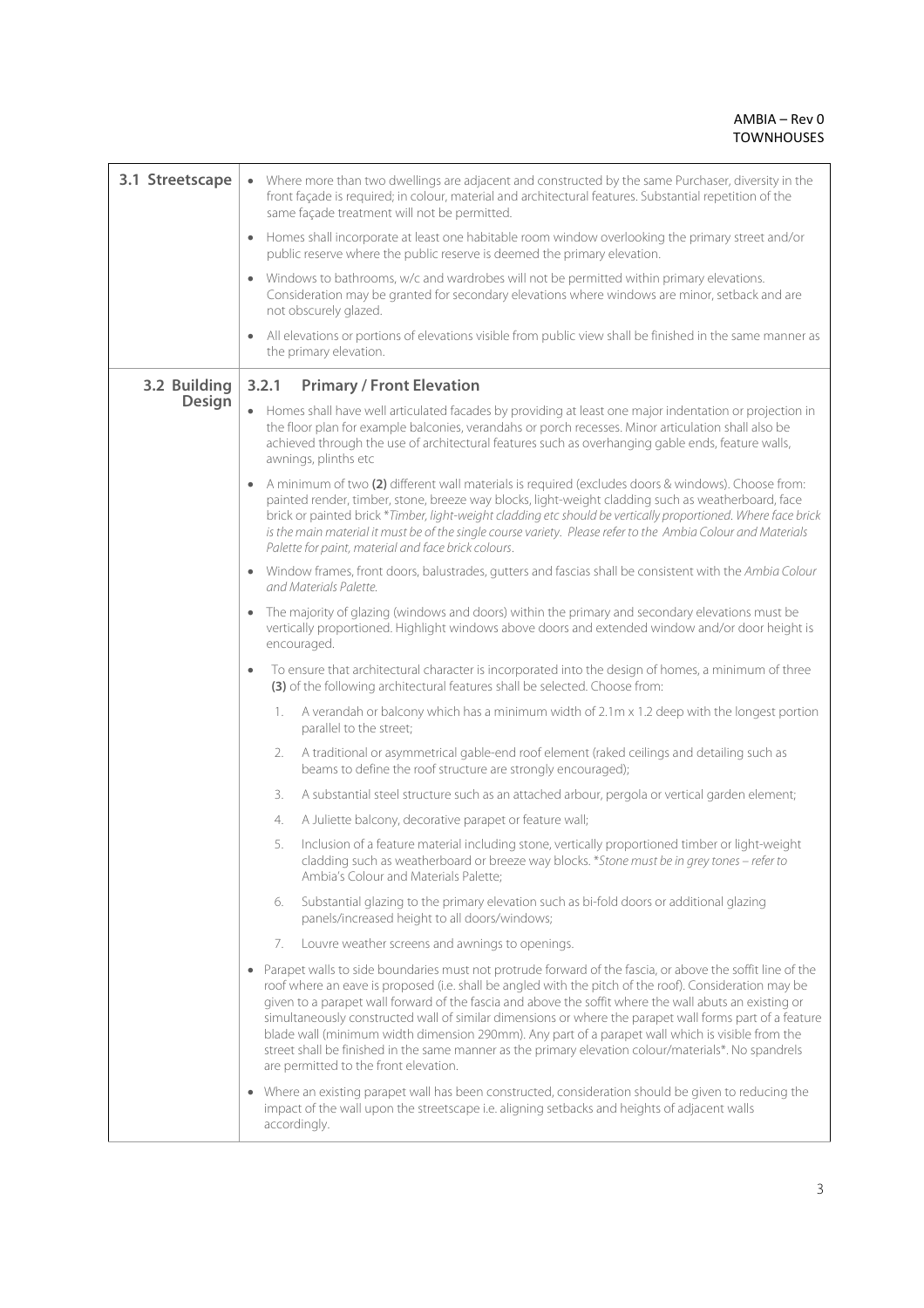|              | <b>TOWNHOUSES</b>                                                                                                                                                                                                                       |
|--------------|-----------------------------------------------------------------------------------------------------------------------------------------------------------------------------------------------------------------------------------------|
| 3.2 Building | <b>3.2.2 Secondary Elevations</b>                                                                                                                                                                                                       |
| Design cont  | $\bullet$<br>Homes located on a corner or with the side boundary adjacent a street, park or public access way<br>shall provide a secondary elevation.                                                                                   |
|              | Secondary elevations are to be an extension of the primary elevation's features and must include<br>$\bullet$<br>architectural features, colours and materials and a habitable room addressing the street.                              |
|              | Colours and materials must match the primary elevation for the entire length of the secondary<br>$\bullet$<br>elevation.                                                                                                                |
|              | Windows to non-habitable rooms such as ensuites, bathrooms, water closets and robes should be<br>$\bullet$<br>avoided where highly visible or be well disguised i.e. hidden behind weather screens.                                     |
|              | Garages and carports shall be located at the lot boundary opposite the corner truncation.<br>$\bullet$                                                                                                                                  |
|              | 3.2.3 Roof                                                                                                                                                                                                                              |
|              | Pitched roofs such as hipped or gable end roofs should be a minimum of 24 degrees pitch.<br>$\bullet$                                                                                                                                   |
|              | Skillion roofs must have a minimum pitch of 5 degrees and a maximum of 15 degrees.<br>$\bullet$                                                                                                                                         |
|              | Sections of flat roof are permitted provided that the roof and gutter are concealed behind parapet<br>walls.                                                                                                                            |
|              | A roof overhang in the form of eaves or a gable-end shall protrude by a minimum of 300mm.<br>Alternatively, weather protection may be achieved via a balcony, verandah, entry recess or window<br>awnings.                              |
|              | The following roofing materials are permitted:<br>$\bullet$                                                                                                                                                                             |
|              | Corrugated metal deck;<br>1.                                                                                                                                                                                                            |
|              | Roofs shall be consistent with the following Colorbond colours (or similar where an alternative<br>supplier is used): Surfmist, Evening Haze, Paperbark, Shale Grey, Dune, Windspray, Cove, Gully,<br>Wallaby, Basalt or Woodland Grey. |
|              | 3.2.4 Height                                                                                                                                                                                                                            |
|              | A vertical emphasis is encouraged to offset the reduced width of homes. Internally through the use of<br>shaped ceilings and skylights; and externally by utilizing additional parapet height or changes in the<br>roof line.           |
|              | All homes shall be a minimum of two storey with an internal ceiling height minimum of 2572mm to<br>the ground floor.                                                                                                                    |
| 3.2 Building | 3.2.5 Garages & Carports                                                                                                                                                                                                                |
| Design cont  | • The roof and design features (including door colours) of garages and carports must be consistent with<br>the main dwelling.                                                                                                           |
|              | Unless varied by a Local Development Plan, the size and location of garages is as follows:<br>$\bullet$                                                                                                                                 |
|              | Garages must be located for access from the rear laneway where one is provided.<br>1.                                                                                                                                                   |
|              | For homes on corner lots the crossover (garage/carport) is to be located as close to the lot<br>2.<br>boundary opposite the corner truncation as possible (subject to engineering constraints).                                         |
|              | Carports may be permitted, however shall be fitted with a remote controlled sectional door.<br>$\bullet$                                                                                                                                |
|              | 3.2.6 Studio Accommodation/Fonzie Flat                                                                                                                                                                                                  |
|              | • General:                                                                                                                                                                                                                              |
|              | The materials, colours and architectural features shall be consistent with the main dwelling.<br>1.                                                                                                                                     |
|              | Developments shall provide windows and balconies for surveillance to laneways or streets.<br>2.                                                                                                                                         |
|              | A separate entry located and visible from the laneway or secondary street is recommended.<br>3.                                                                                                                                         |
|              |                                                                                                                                                                                                                                         |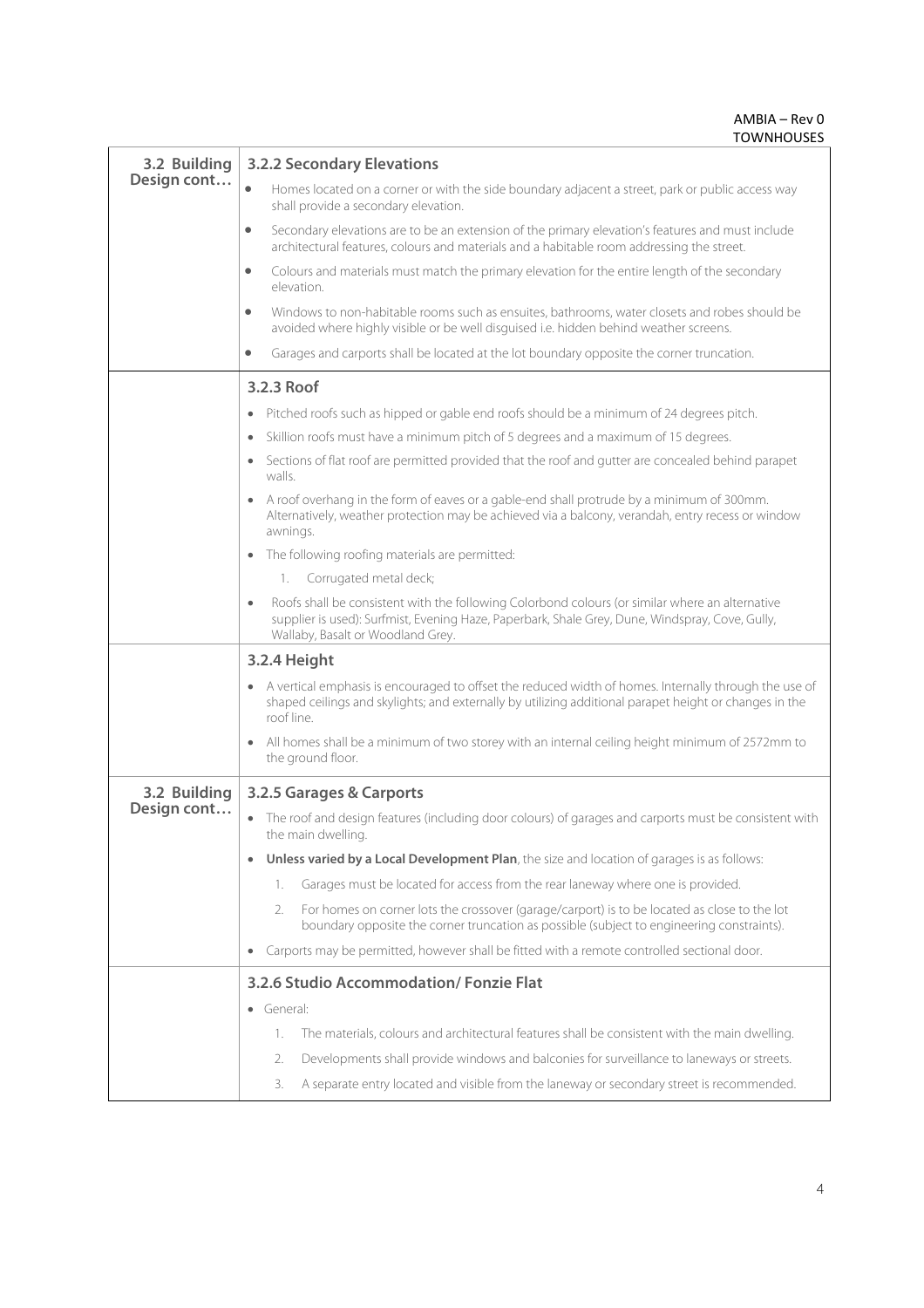|                                    | <b>IUWINIUUJLJ</b>                                                                                                                                                                                                                                                                                               |
|------------------------------------|------------------------------------------------------------------------------------------------------------------------------------------------------------------------------------------------------------------------------------------------------------------------------------------------------------------|
|                                    | 3.2.7 Driveways, Crossovers & Footpaths                                                                                                                                                                                                                                                                          |
|                                    | Driveways and crossovers shall be constructed prior to occupancy and shall be coloured to<br>complement the dwelling.                                                                                                                                                                                            |
|                                    | Rear driveways are permitted to be constructed from coloured concrete in muted, earthy tones.<br>$\bullet$                                                                                                                                                                                                       |
|                                    | Footpaths to front doors should be constructed from clay/concrete block paving, exposed aggregate,<br>liquid limestone or other materials which compliment the landscape design.                                                                                                                                 |
| <b>4. Ancillary Building Works</b> |                                                                                                                                                                                                                                                                                                                  |
|                                    | These are building works generally undertaken in addition to the primary building contract by the developer and/or Buyer. All<br>ancillary works shall comply with the requirements set out below and Buyers must submit plans to LWP for approval prior to the<br>commencement of any ancillary building works. |
| 4.1 Ancillary                      | 4.1.1 Developer Works                                                                                                                                                                                                                                                                                            |
| Works                              | Existing site levels shall not be altered by more than 200mm. Any retaining walls required as a result of<br>building will not be the responsibility of LWP. Retaining walls visible from the street shall match the<br>Estate materials.                                                                        |
|                                    | Where a fence, entry statement or retaining wall has been constructed by LWP it must not be<br>removed, altered or the structural integrity be compromised in any way and must be maintained to<br>the standard by which it was constructed.                                                                     |
|                                    | 4.1.2 Side and Rear Fencing                                                                                                                                                                                                                                                                                      |
|                                    | Side and rear fencing as prescribed by the Seller will be installed by LWP to a maximum height of<br>$\bullet$<br>$1.8m$ .                                                                                                                                                                                       |
|                                    | Side dividing fencing will extend up to 1m behind the front building line (where applicable).                                                                                                                                                                                                                    |
|                                    | Secondary street fencing as prescribed by the Seller will be installed to a maximum height of 1.8m.<br>$\bullet$<br>Secondary street fencing will be located up to the extent of the secondary elevation (i.e. at least 3m<br>from the corner of the home).                                                      |
|                                    | Rear fencing for lots on laneways as prescribed by the Seller will have a maximum height of 1.8m.                                                                                                                                                                                                                |
|                                    | The Buyer will be responsible for installing any return panels or gates which are to be complete prior<br>to the installation of the front yard landscape package and must complement the dwelling or Estate<br>materials                                                                                        |
|                                    | Please contact LWP 6 weeks prior to the completion of your home to arrange an installation<br>$\bullet$<br>date for the side and rear fencing.                                                                                                                                                                   |
|                                    | 4.1.3 Front Fencing                                                                                                                                                                                                                                                                                              |
|                                    | Front fencing is generally not encouraged, however if a front fence is installed, the following<br>conditions apply:                                                                                                                                                                                             |
|                                    | Front fencing within the primary street set back must be visually permeable above 900mm to a<br>1.<br>maximum height of 1.2m.                                                                                                                                                                                    |
|                                    | Materials and colours must be consistent or complementary with the primary street elevation<br>2.<br>colours and finishes.                                                                                                                                                                                       |
|                                    | 4.1.4 Letterboxes                                                                                                                                                                                                                                                                                                |
|                                    | Where letterboxes are provided by LWP they must not be removed or altered in anyway.<br>$\bullet$                                                                                                                                                                                                                |
|                                    | • Freestanding letterboxes constructed at the front of homes shall be consistent with the materials and<br>colours of the primary elevation.                                                                                                                                                                     |
|                                    | 4.1.5 Telecommunication and Entertainment Services                                                                                                                                                                                                                                                               |
|                                    | LWP has provided access to the National Broadband Network. Refer to your contract for specifications<br>required by your builder.                                                                                                                                                                                |
|                                    | Where required, TV antennas should be located within the roof space or positioned so they are away<br>from public view. Satellite dishes must be approved first in writing from LWP.                                                                                                                             |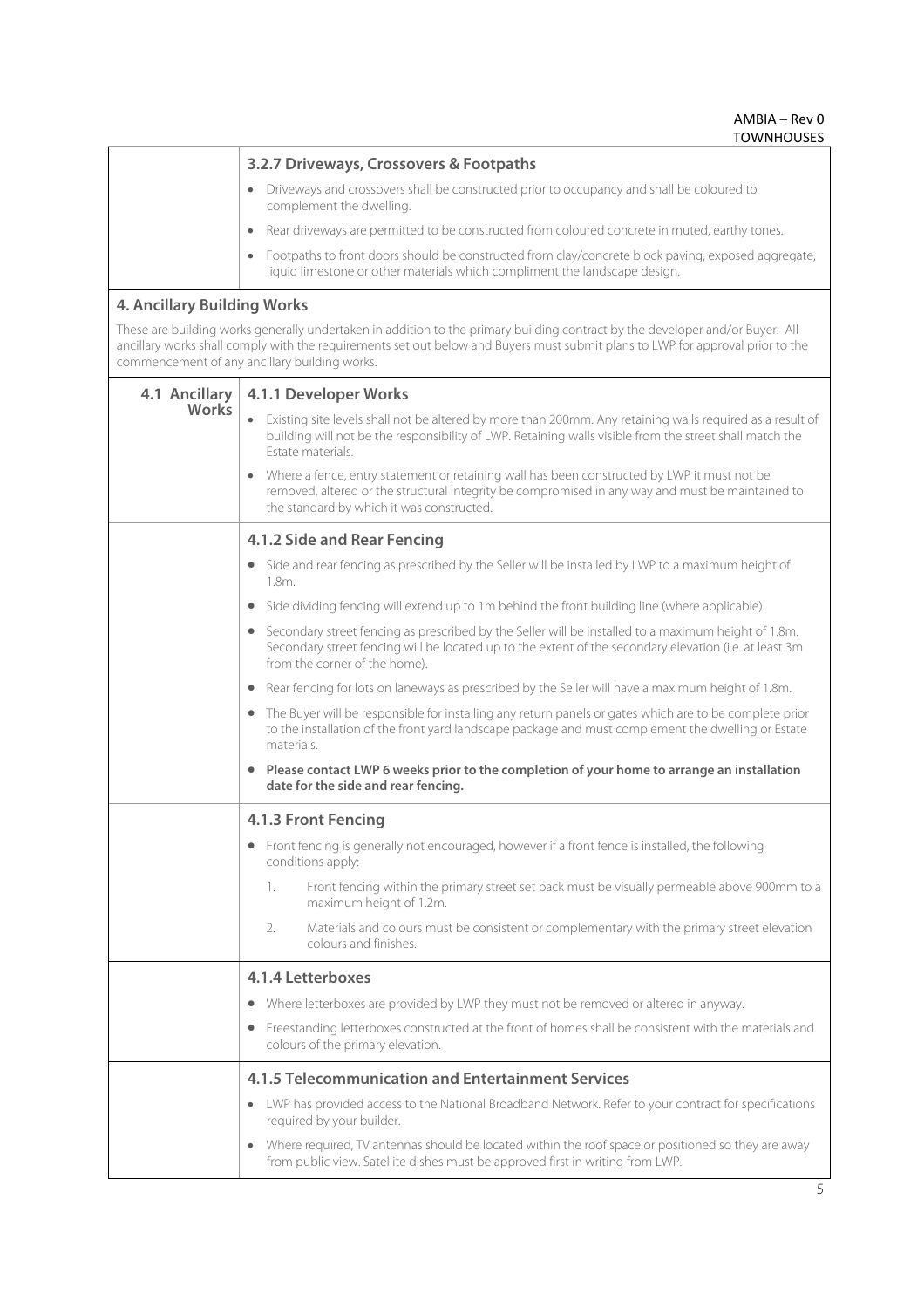| 4.1.6 Plant and Equipment                                                                                                                                                                                                                                                                                                                                                                                                                                                                                 |
|-----------------------------------------------------------------------------------------------------------------------------------------------------------------------------------------------------------------------------------------------------------------------------------------------------------------------------------------------------------------------------------------------------------------------------------------------------------------------------------------------------------|
| All service elements such as hot water units (including solar), rain water tanks, clothes drying areas and<br>downpipes should be hidden from public view. Roof mounted items such as air conditioners shall be<br>placed as far away as possible from the street front as possible.                                                                                                                                                                                                                      |
| • Where downpipes are unavoidably positioned on the front elevation, these shall be concealed,<br>painted to match the wall colour or treated as an architectural element e.g. with rain heads.                                                                                                                                                                                                                                                                                                           |
| Solar panel collectors are the exception to this standard and should be located to maximize their<br>effectiveness.                                                                                                                                                                                                                                                                                                                                                                                       |
| Air conditioning units must match the colour of the roof.                                                                                                                                                                                                                                                                                                                                                                                                                                                 |
| Meter boxes must match the wall colour.                                                                                                                                                                                                                                                                                                                                                                                                                                                                   |
| • The installation of security shutters is discouraged. To reduce impact on the streetscape, alternatives<br>such as security mesh or protective film to glazing shall be considered.                                                                                                                                                                                                                                                                                                                     |
| Bins storage adjacent the primary street is not permitted. Where a laneway is provided, bins shall be<br>stored for access from the laneway. Allowances should be made for screening of bins in outdoor living<br>areas or within a carport or garage.                                                                                                                                                                                                                                                    |
| 4.1.7 Outbuildings                                                                                                                                                                                                                                                                                                                                                                                                                                                                                        |
| Internal storage facilities should be incorporated into the design of the home or garage.<br>1.                                                                                                                                                                                                                                                                                                                                                                                                           |
| Sheds or outbuildings are generally not permitted, however may be considered if less than 8m <sup>2</sup> in<br>2.<br>size.                                                                                                                                                                                                                                                                                                                                                                               |
| 4.1.8 Landscaping                                                                                                                                                                                                                                                                                                                                                                                                                                                                                         |
| Unless otherwise stipulated in the Contract of Sale, all homes approved by LWP and built in accordance<br>with the approved plans, will receive front yard landscaping and irrigation installation at the cost of LWP.<br>Your front garden will be designed in consultation with a landscape architect who specializes in current<br>landscape trends and low water usage Western Australian Plants. Please contact LWP 6 weeks prior to<br>the completion of your home to arrange an installation date. |
| Landscaping will only be installed once:                                                                                                                                                                                                                                                                                                                                                                                                                                                                  |
| Side fencing panels and/or side gates are installed by the owner;<br>$\bullet$                                                                                                                                                                                                                                                                                                                                                                                                                            |
| The driveway, crossover and any footpaths are completed;<br>$\bullet$                                                                                                                                                                                                                                                                                                                                                                                                                                     |
| All excess soil & debris is removed from the site and the lot is restored to the as constructed<br>٠<br>level prior to building commencement;                                                                                                                                                                                                                                                                                                                                                             |
| All retaining walls and hardstands are completed by the owner.                                                                                                                                                                                                                                                                                                                                                                                                                                            |
| Please refer to the Ambia Front Landscape Package Brochure for design styles and further information.                                                                                                                                                                                                                                                                                                                                                                                                     |